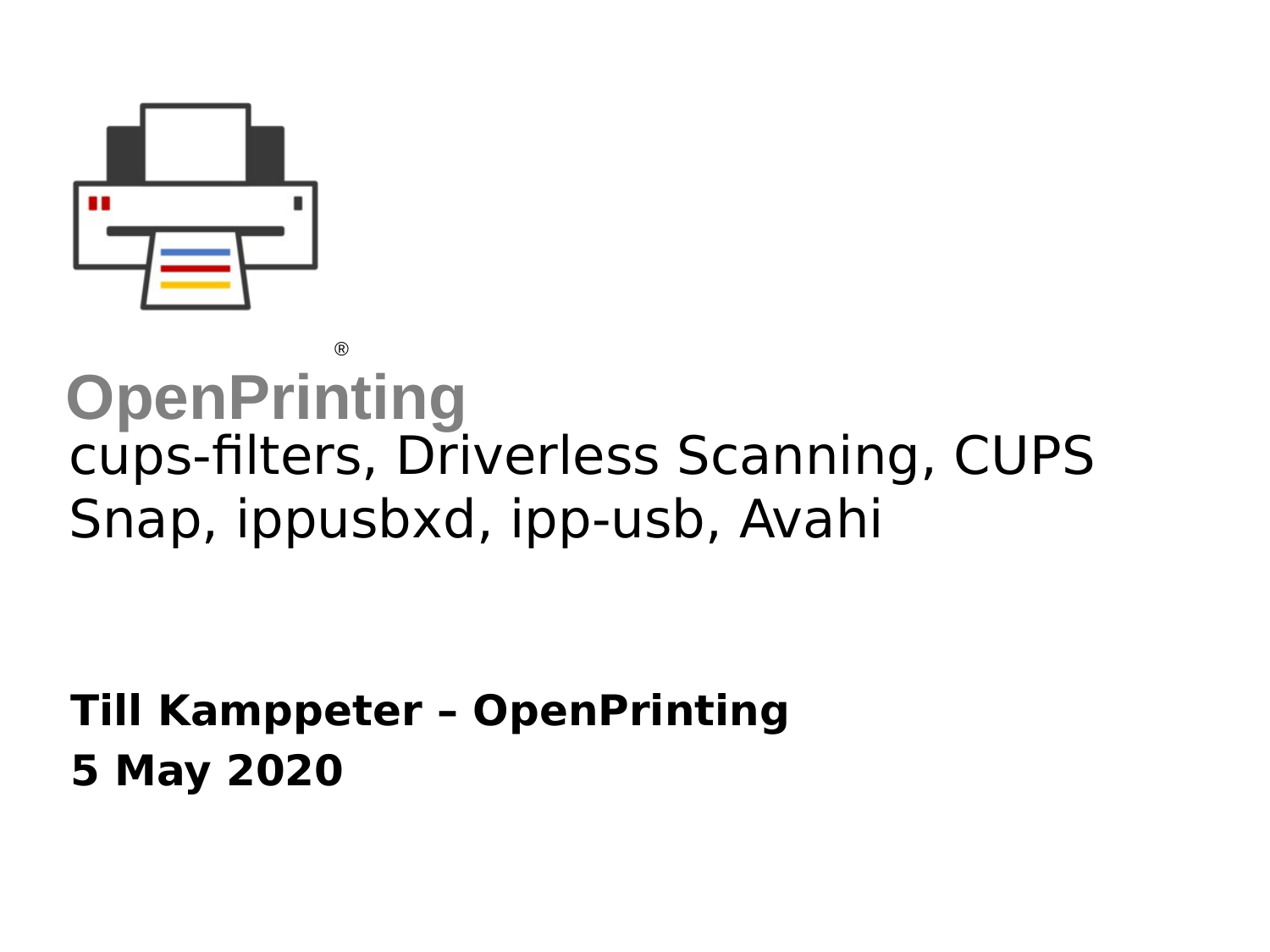

- **cups-filters takes up everything from CUPS which Mac OS X does not need** (CUPS 1.6.x)
	- Started end of 2011 by OpenPrinting, **overtaking most of CUPS' filters**
	- Switched filters over from PostScript-centric to **PDF-centric workflow**
	- **cups-browsed** introduced end of 2012, to introduce **browsing of DNS-SD-advertised remote CUPS queues**, as CUPS dropped its own broadcasting/browsing
	- 9 years of **further development** added things like driverless printing support, clustering, support for common PDF renderers, IPP standards, ...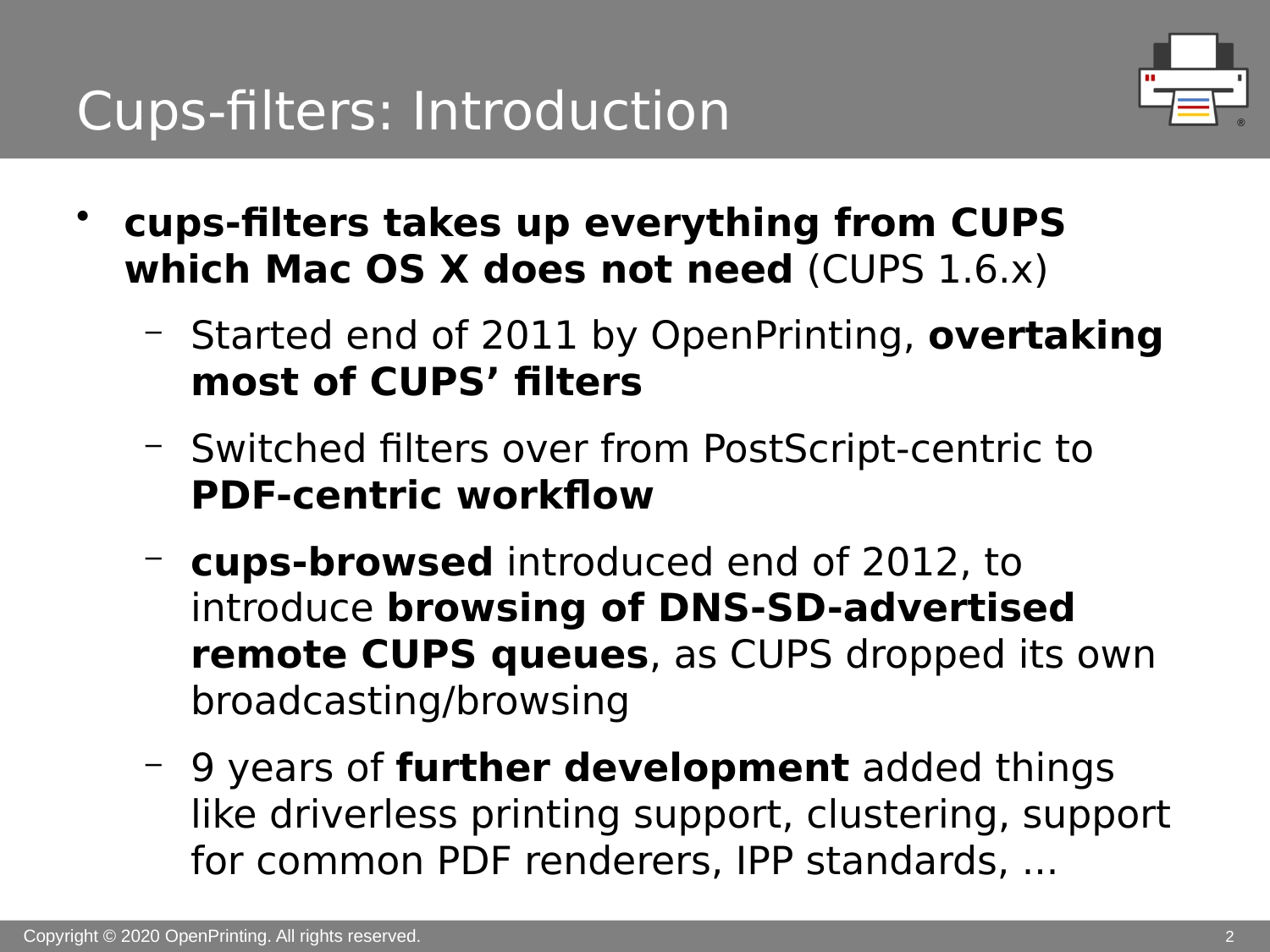## cups-filters Development: cups-browsed



- **New features:**
	- **Clustering of different printers:** Remote CUPS, network, destination selected by job and options (Deepak Patankar, GSoC 2018)
	- **No download of remote CUPS printer PPDs** (PPD handling in locally created queues will go away when cups-browsed turns Printer Application)
	- Generally **IPP printers** and **remote CUPS** are handled **the same**
	- Local queues are **created/modified in small chunks**, to allow quick reaction to events, like jobs
	- Cups-browsed needs only to know **domain socket** to attach to CUPS, not port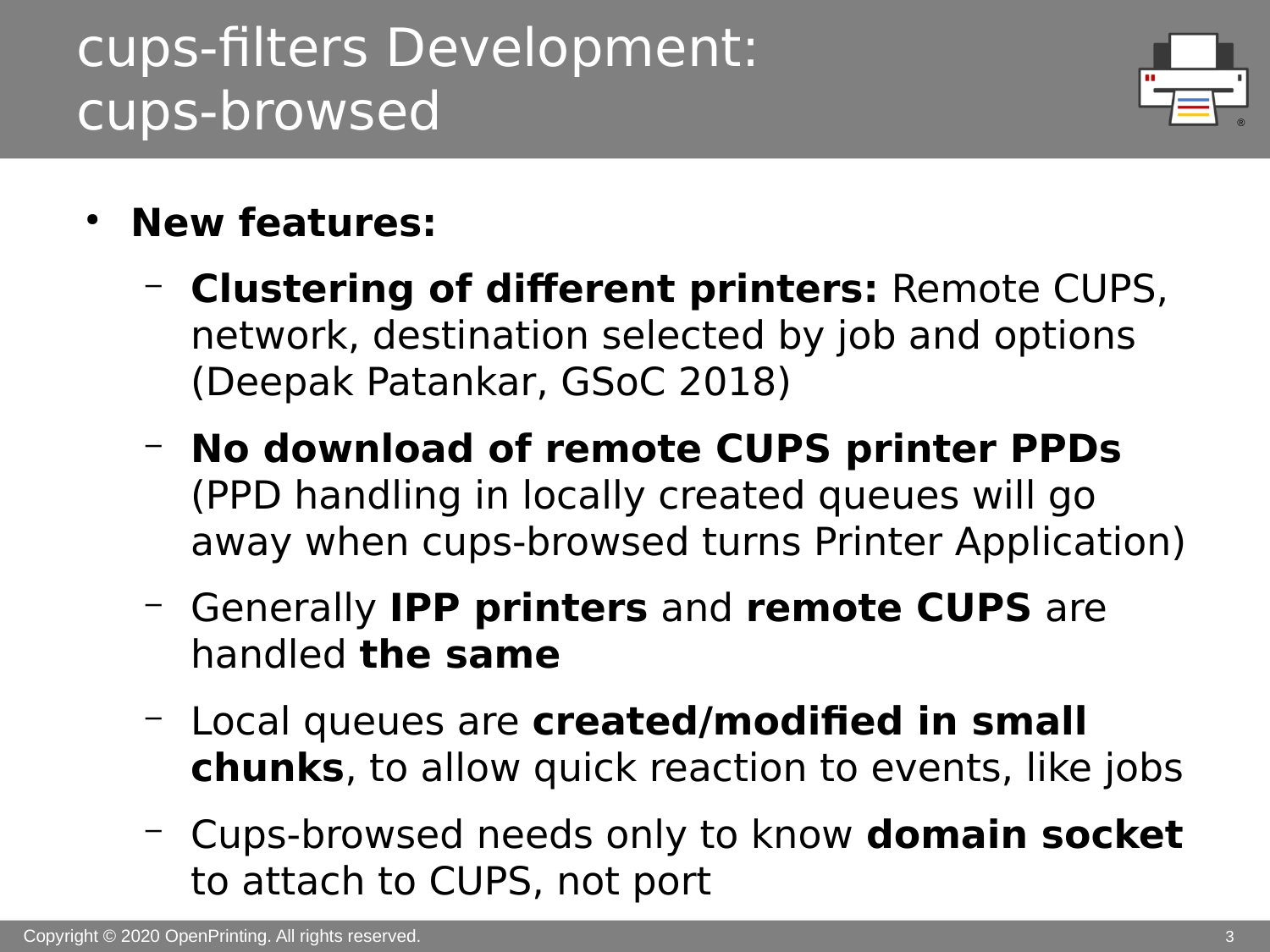## cups-filters Development: cups-browsed



- **Bug fixes**
	- **Keep track of all interfaces** through which a remote printer is advertised and remove it only if it disappears on all interfaces (Issue #136)
	- Many fixes for (potential) **crashers** and **memory leaks**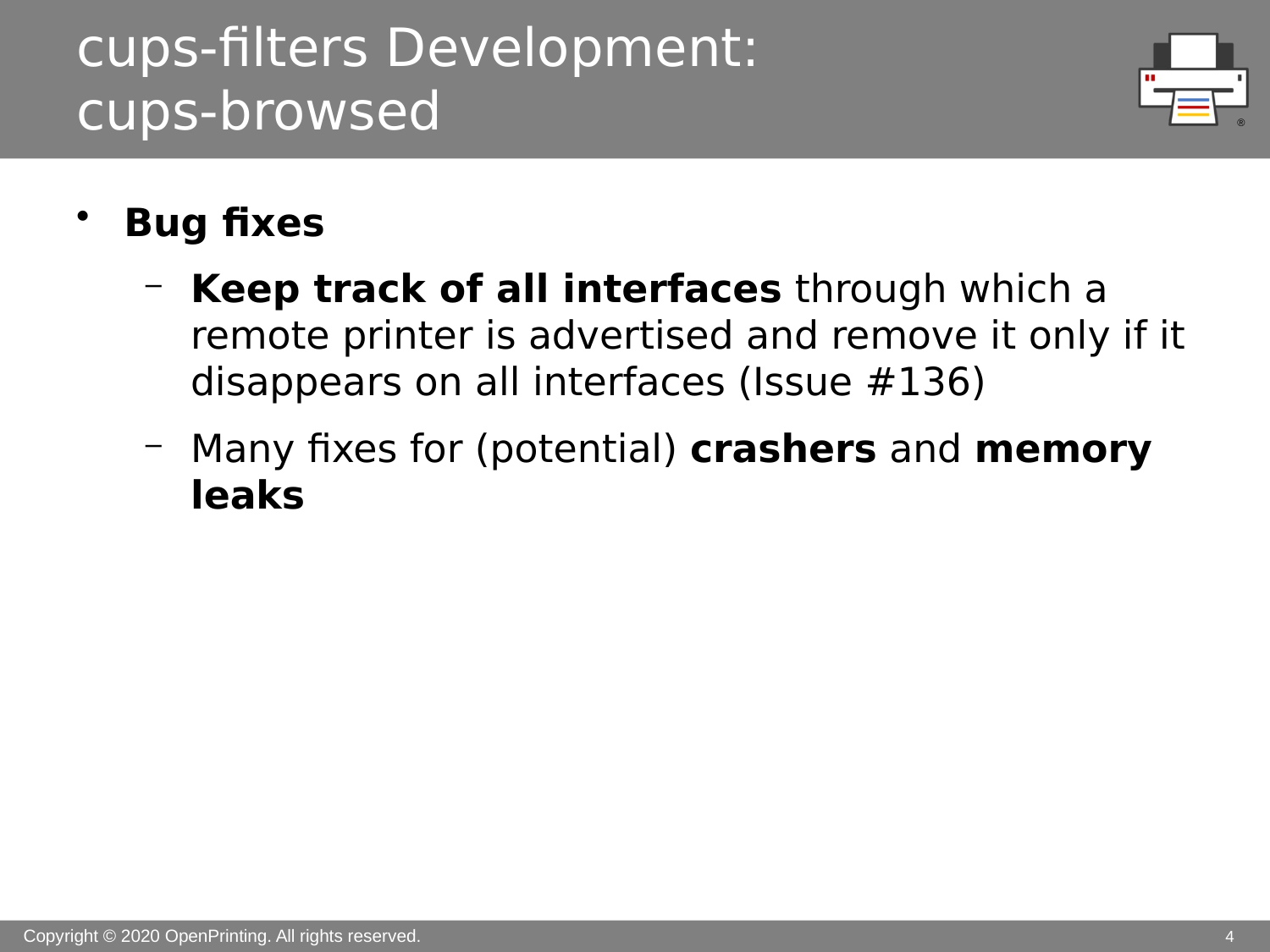## cups-filters Development: **Filters**



- **New features:**
	- Support **zero-page input files**, passing on zero-page output, and making nothing be printed, without error output (Issue #117)
	- **pdftoraster**: Switched to **stable Poppler APIs** (Tanmay Anand, GSoC 2019), no use of undocumented Poppler APIs in cups-filters any more
	- Added "**print-scaling**" option with settings "auto", "auto-fit", "fill", "fit", "none" (Issue #108).
	- **mupdftoraster, pdftops**: Improved and simplified MuPDF-based filters
	- **Removed deprecated pdftoijs, pdftoopvp**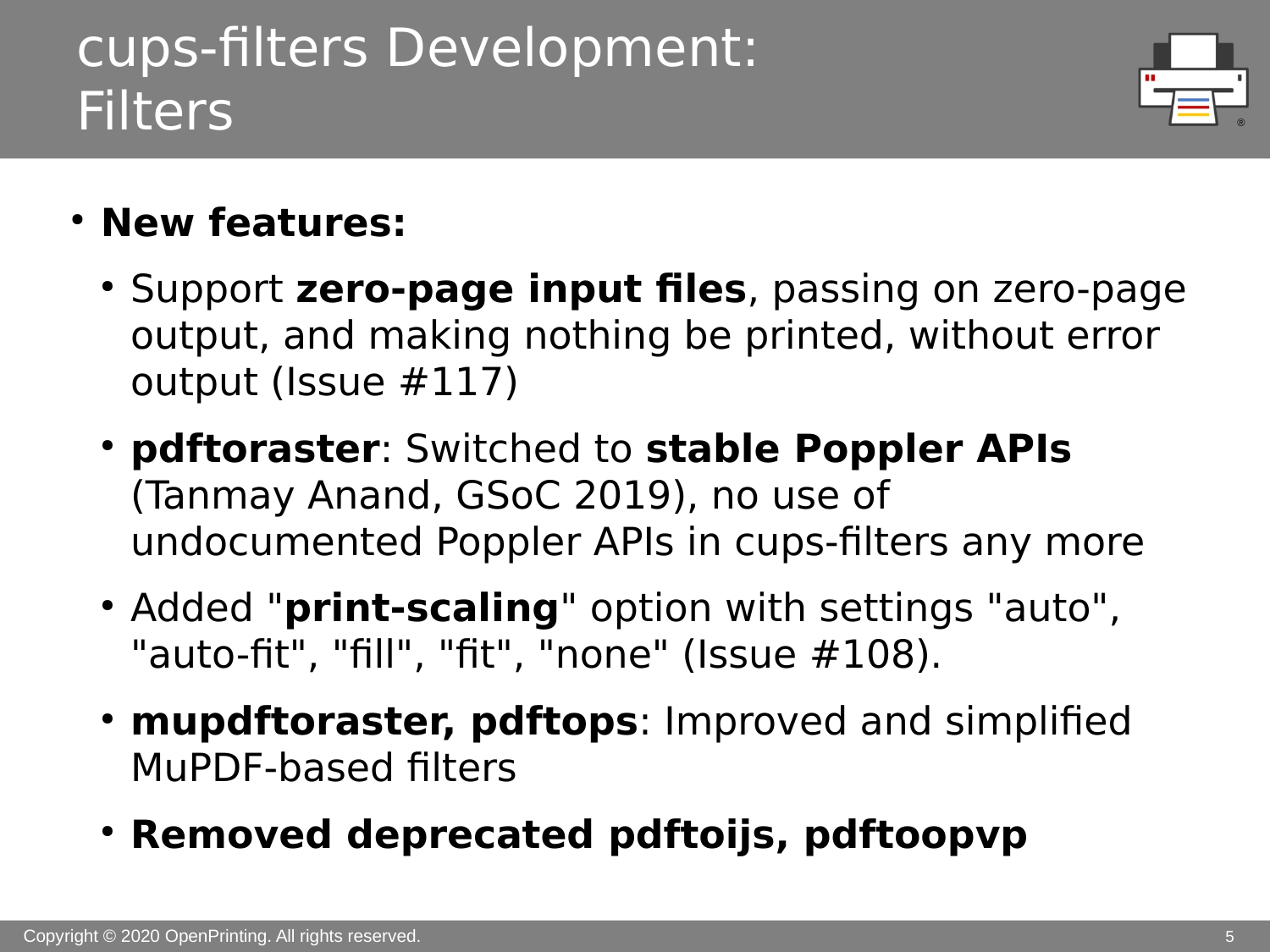#### cups-filters Development: **Filters**



- **Bug fixes** (many are fixed by GSoC 2020 student candidates):
	- **Improved handling of margins and media sizes**, more precise selection, use of smaller margins if in doubt
	- **Improved handling of color spaces and modes**
	- Transition between **PPD option names** and **IPP attribute names**
	- **CJK Text** Printing
	- Continuous adaptation to **changes in CUPS and Ghostscript**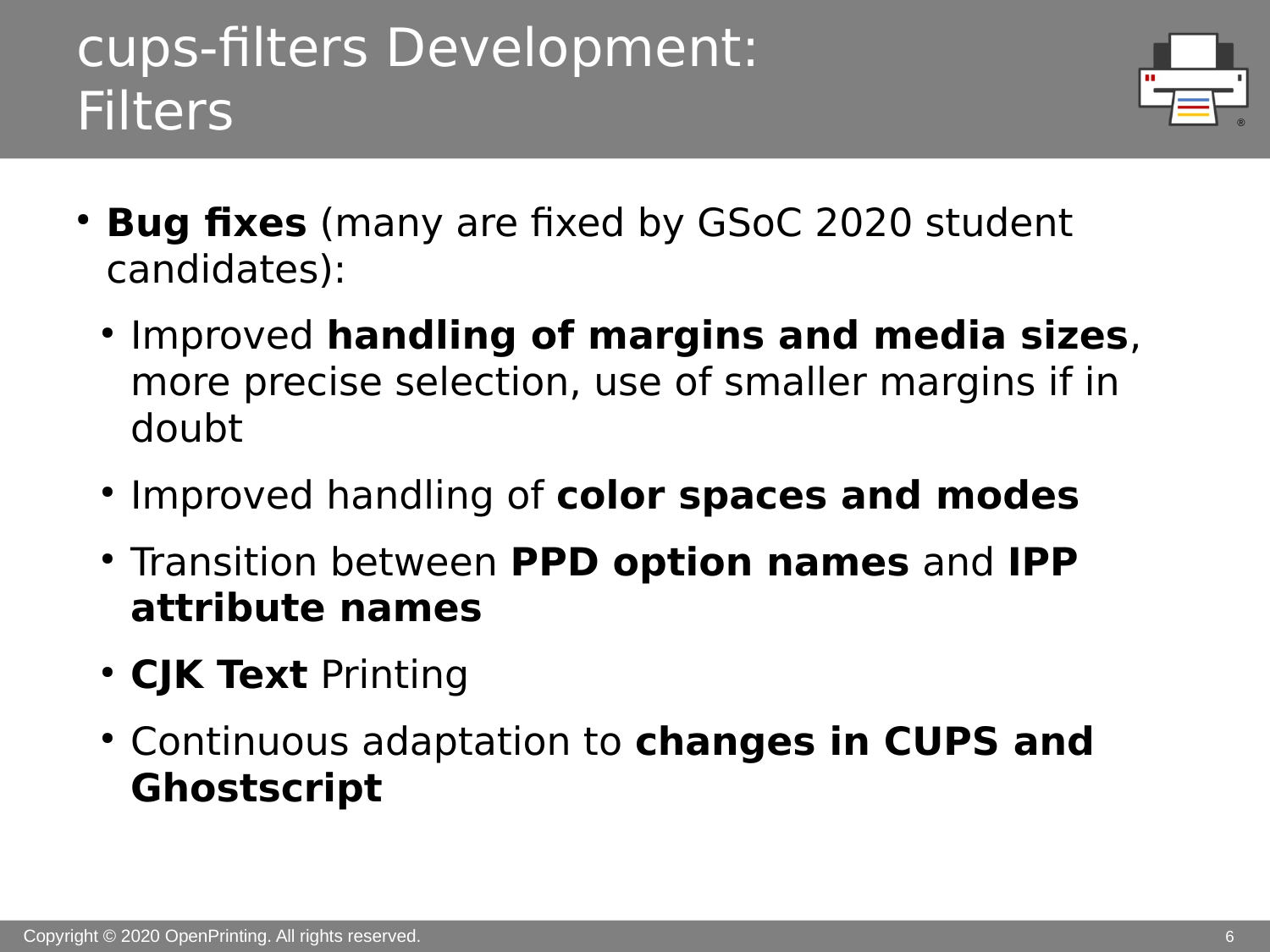## cups-filters Development: libcupsfilters



- **New features:**
	- Provide **get-printer-attributes IPP request function** to both cups-browsed and driverless, using "all" and "media-col-database" like CUPS and falling back to IPP 1.1 and "all"-only, to work with the maximum amount of printer models with various firmware bugs (Issue #22).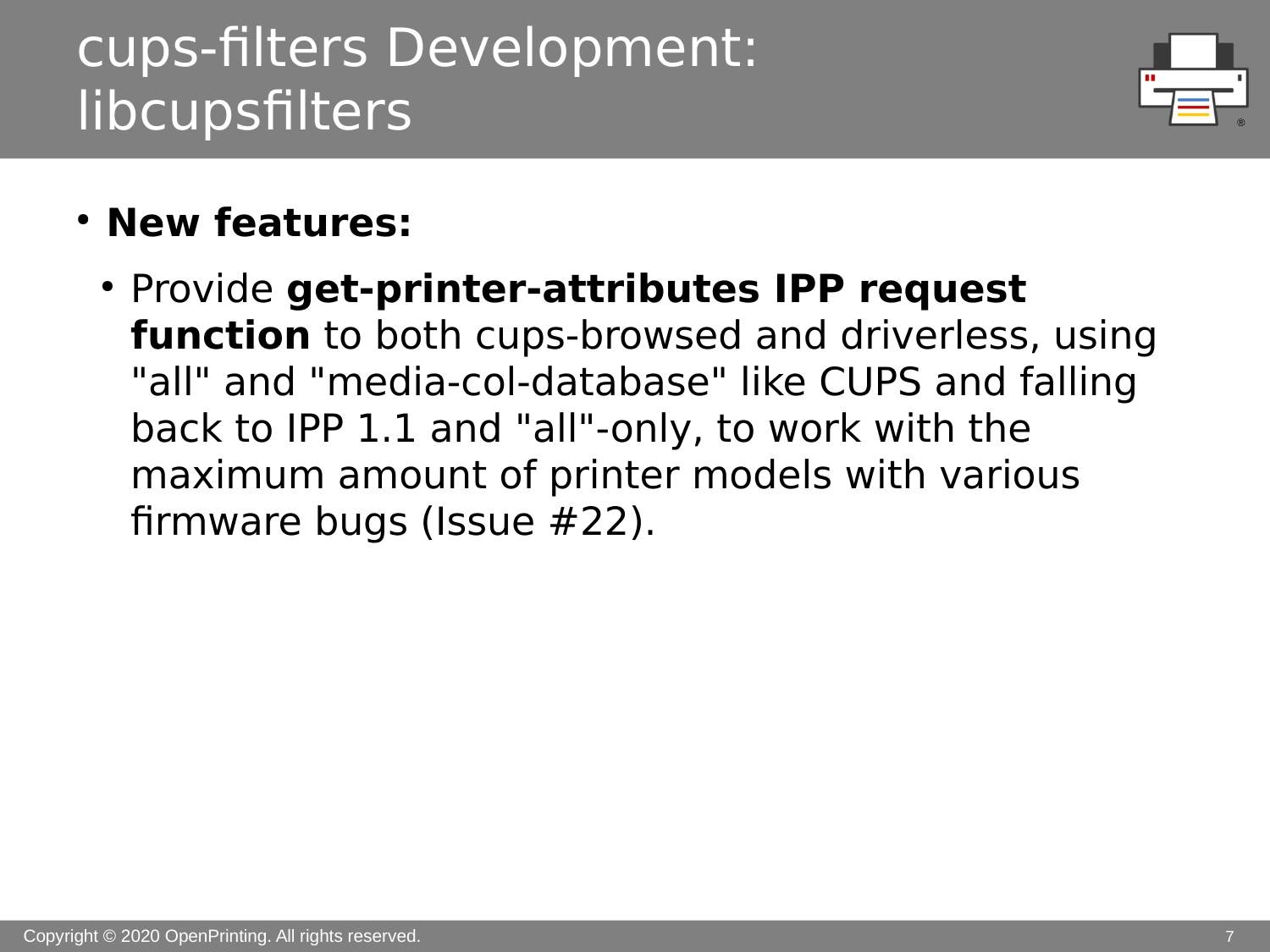# cups-filters Development: Next Steps



- License change from [many, many different licenses] to **Apache 2.0 + (L)GPL2 exception**, the same license as CUPS and PAPPL, most contributors have agreed, no one rejected.
- Make all **filters working without PPD**, with IPP options. Exceptions are filters especially made for PPDs, as foomatic-rip.
- **Move more functionality into the libcupsfilters library**, so in Printer Applications filter chains could be implemented as library function calls instead of external executable calls
- **Add build options** for no-PPD-supporting CUPS, raster-only Printer Applications, no cups-browsed. Snaps will often have their own cups-filters and then a very limited part of it.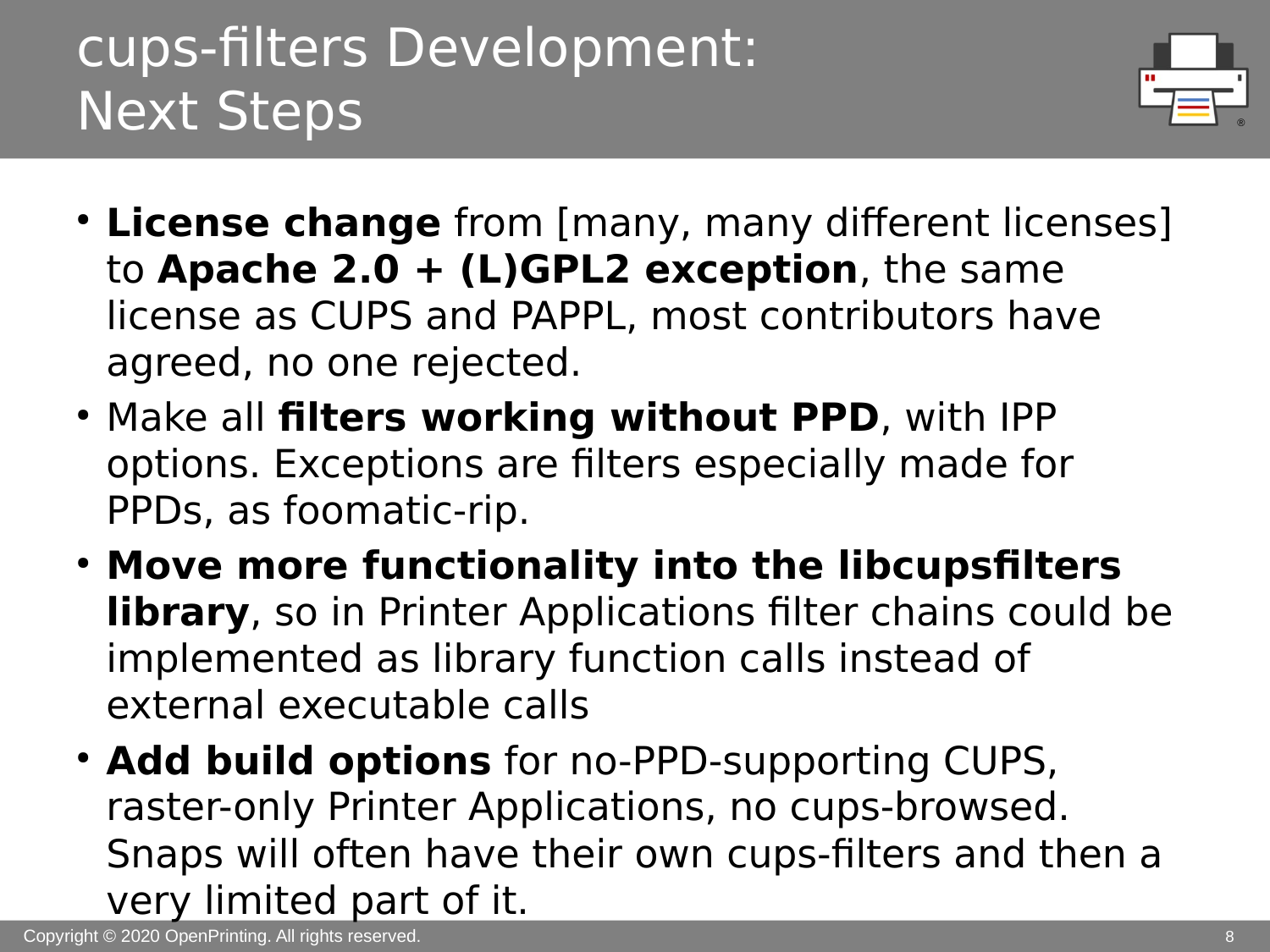## cups-filters Development: Next Steps



- Move all the **PPD-related functions of the CUPS library** (libcups) into a **new libppd**, to allow converting legacy drivers into Printer Applications with minimum need of creating new code
- Turn **cups-browsed** into a **Printer Application**

We have agreed on **not to rename cups-filters**. It will only get a **new generation number (versions 2.x.y)**. cups-browsed will perhaps get spun out into its own project.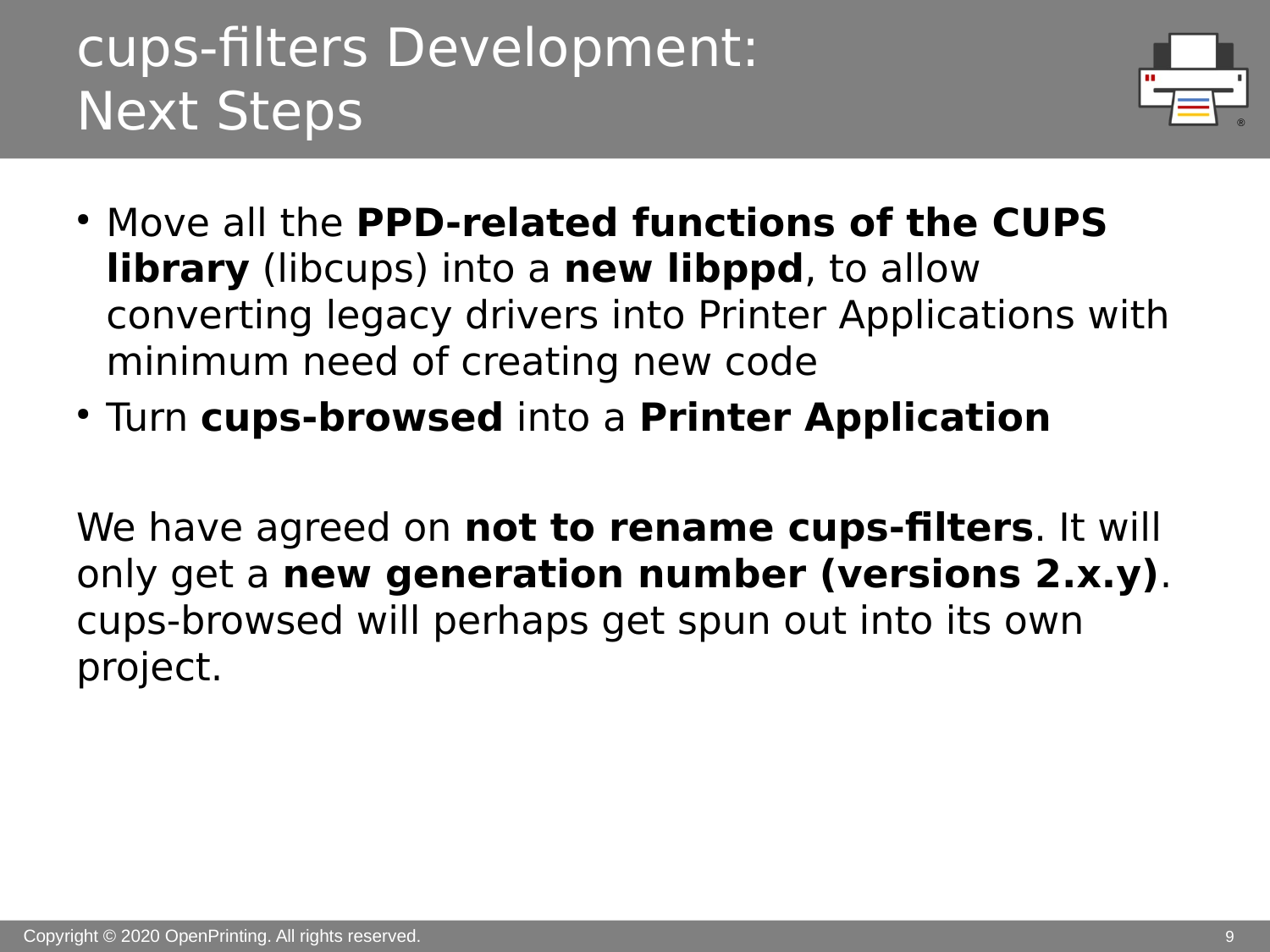## Driverless Scanning



- **3 Standards**
	- **IPP Scan**, open PWG standard
	- **eSCL**, proprietary, from HP, used by Apple AirScan
	- **WSD**, from Microsoft and W3C
- All are mainly intended for **multi-function printers**
- **eSCL** and **WSD** one **already available** in devices
- **2 SANE drivers** for eSCL: "escl" from Thierry Hucahrd and "airscan" from Alexander Pevzner, I have made both joining forces and work together on one project
- Alexander has added **WSD support** and will add **IPP Scan**
- **eSCL** also works via **IPP-over-USB** (ippusbxd, ipp-usb)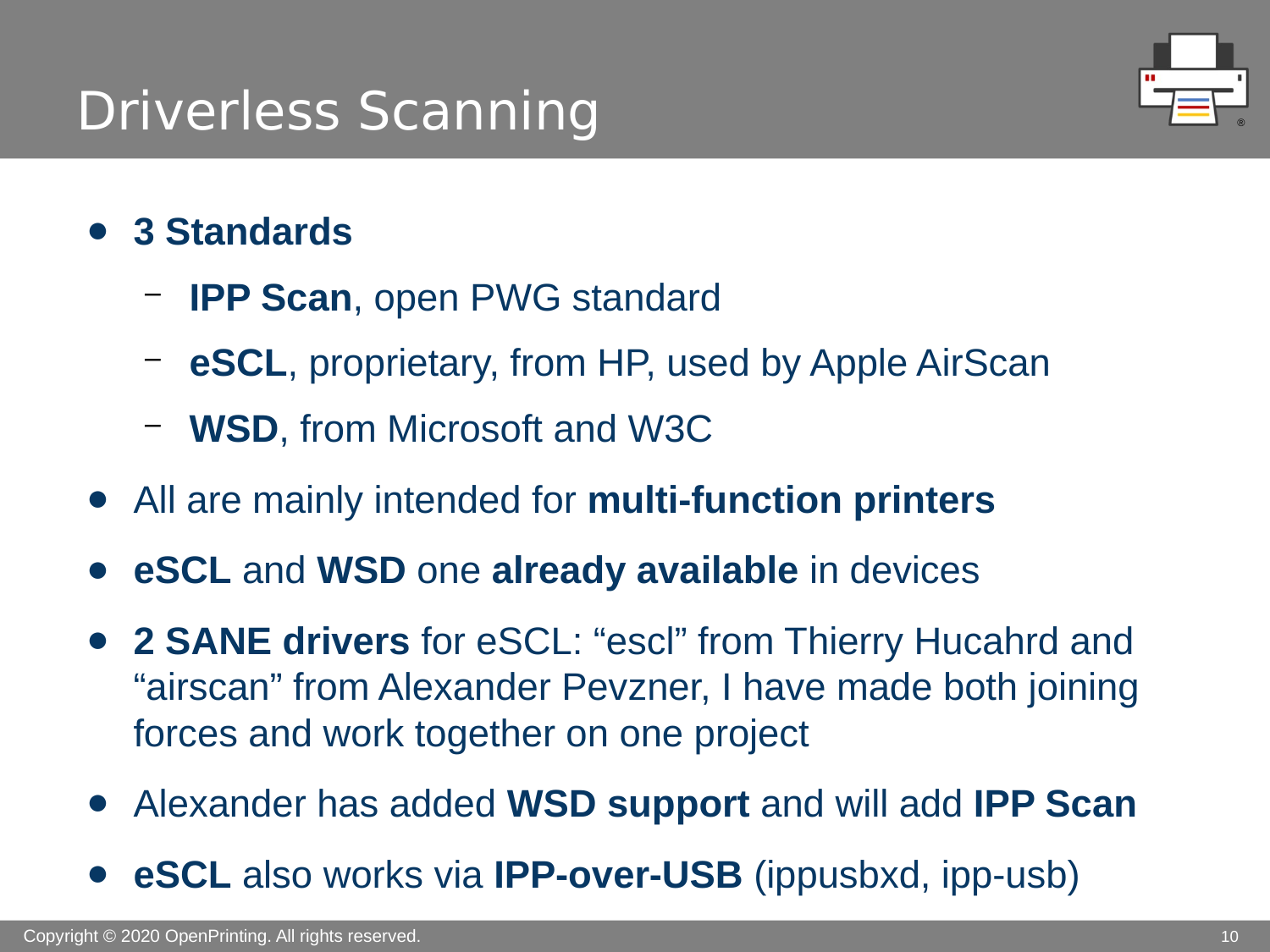## Sandboxed Scanner Drivers



- **Current situation: SANE**
	- Scanner driver (**SANE backend**) is shared library
	- Scanning app (**SANE frontend**) links backends dynamically
	- **To add a driver it needs to be dropped in backend dir** => not good for sandboxed packaging
- **New scanning environment: IPP Scan**
	- **Scanner drivers in Scanner Applications, emulating IPP scanner**
	- Scanning app is IPP Scan client
	- Legacy: App uses IPP Scan SANE backend, SANE drivers enclosed in legacy Scanner Application
	- Alexander Pevzner will mentor student on Scanner Applic.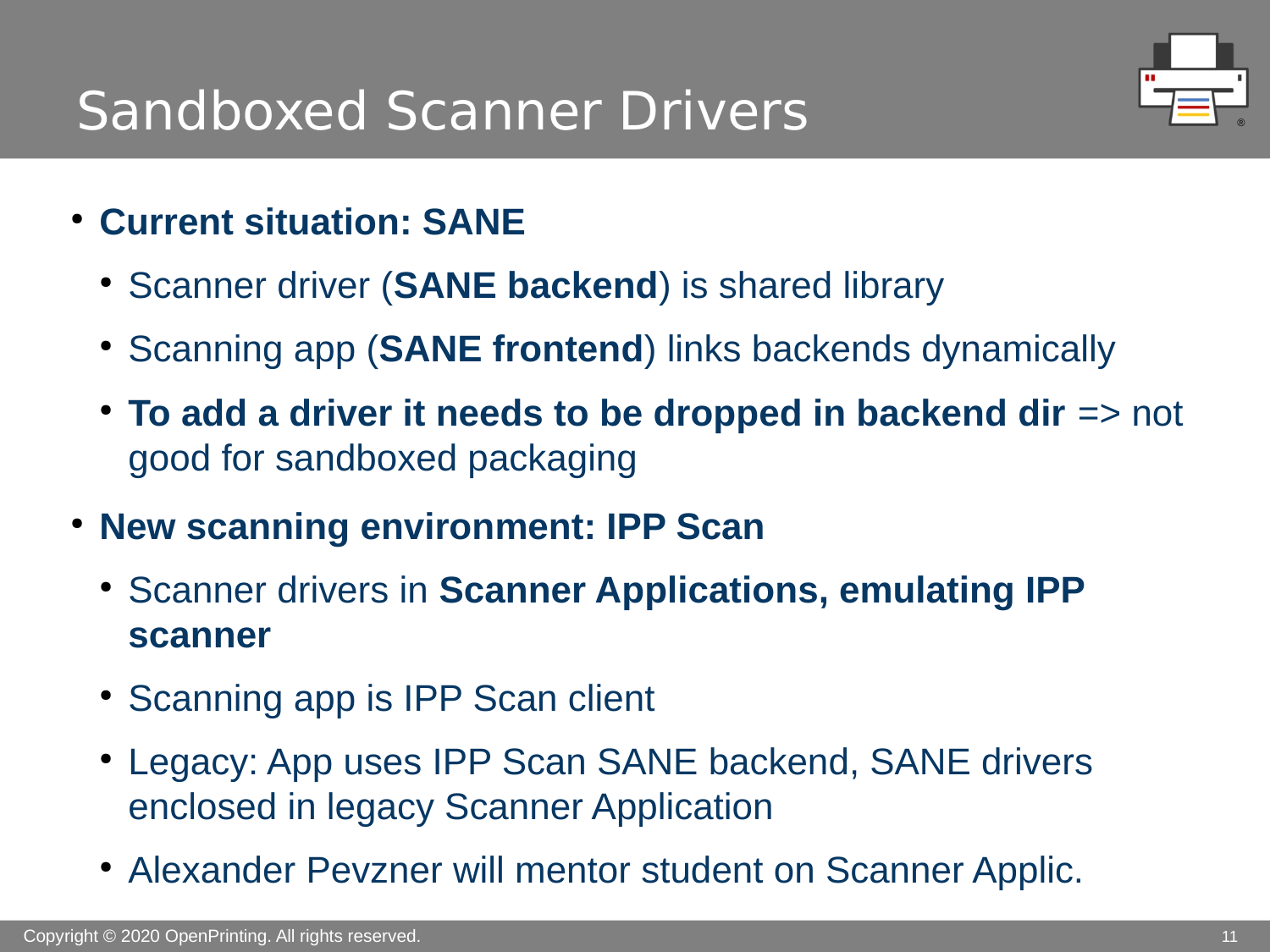

- ippusbxd simple TCP ↔ USB packet relay, leaves packets in USB buffer on client closing connection, packets re-appear in next connection messing it up  $\rightarrow$ **Creation of alternative ipp-usb** by Alexander Pevzner
- **Ipp-usb written in Go, as Go has sophisticated HTTP library** to read out buffer on closed connection
- Ipp-usb works perfectly, esp. web admin interface
- **Chrome OS not accepting software in Go** due to high memory footprint
- Thierry Hucahrd improved ippusbxd to **poll device for getting complete DNS-SD records**
- **eSCL scanning** and **IPP Fax Out** works with both daemons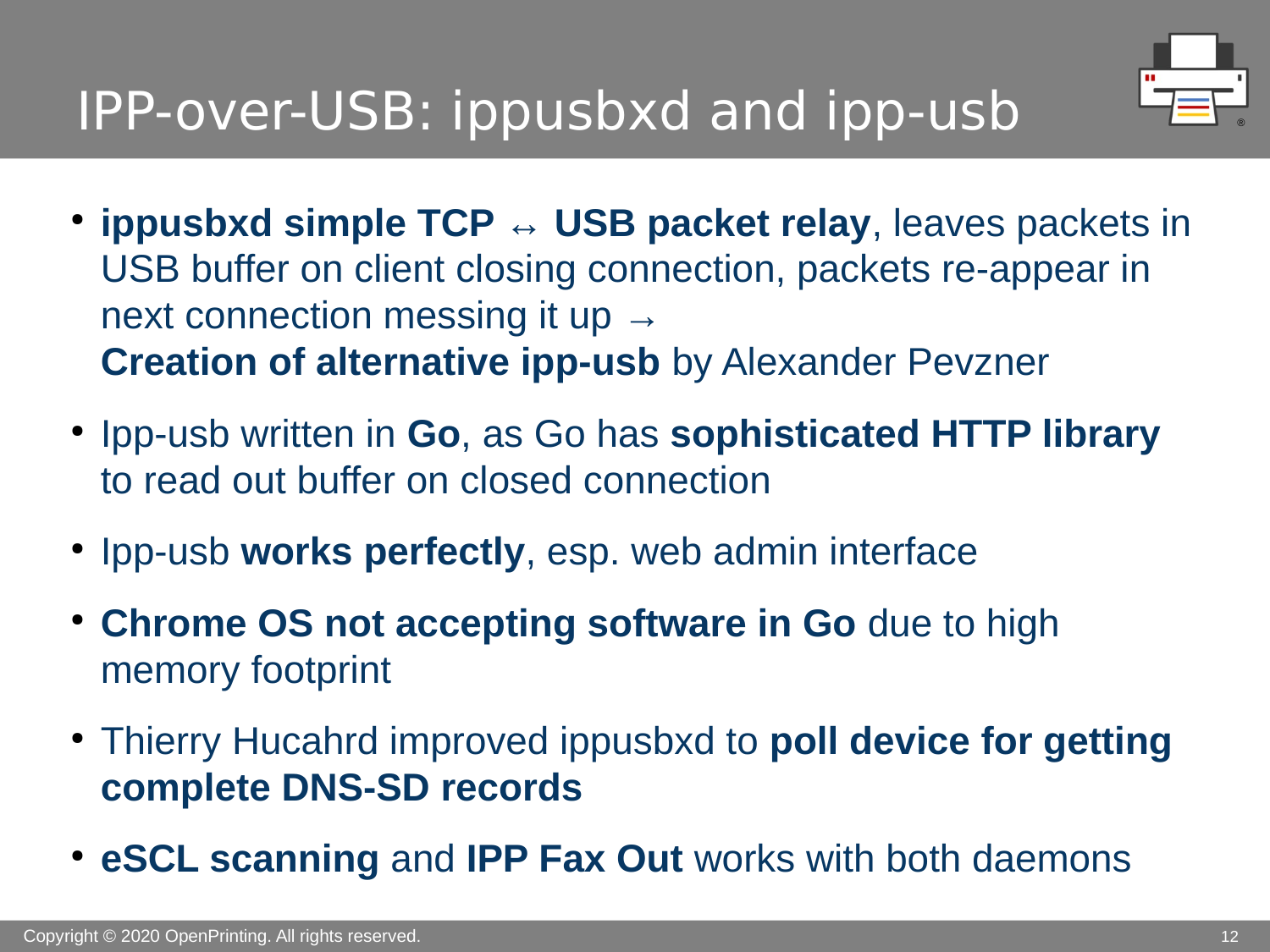## CUPS in a Snap



- Development of a **Snap containing CUPS**, cups-filters, cupsbrowsed, Ghostscript, QPDF
- **Complete CUPS printing stack** in a Snap
- **No support for classic drivers**, as filters and PPDs cannot get dropped into Snap's file system
- Sorting out all the problems with Canonical's Snap gurus on the snapcraft.io forum
- **First production release** probably before Ubuntu 20.10, but needs also **conversion of all legacy printer drivers** to Printer Applications
- Feature request to Snap Store: **Search Snaps by hardware signature**, to easily install driver Snaps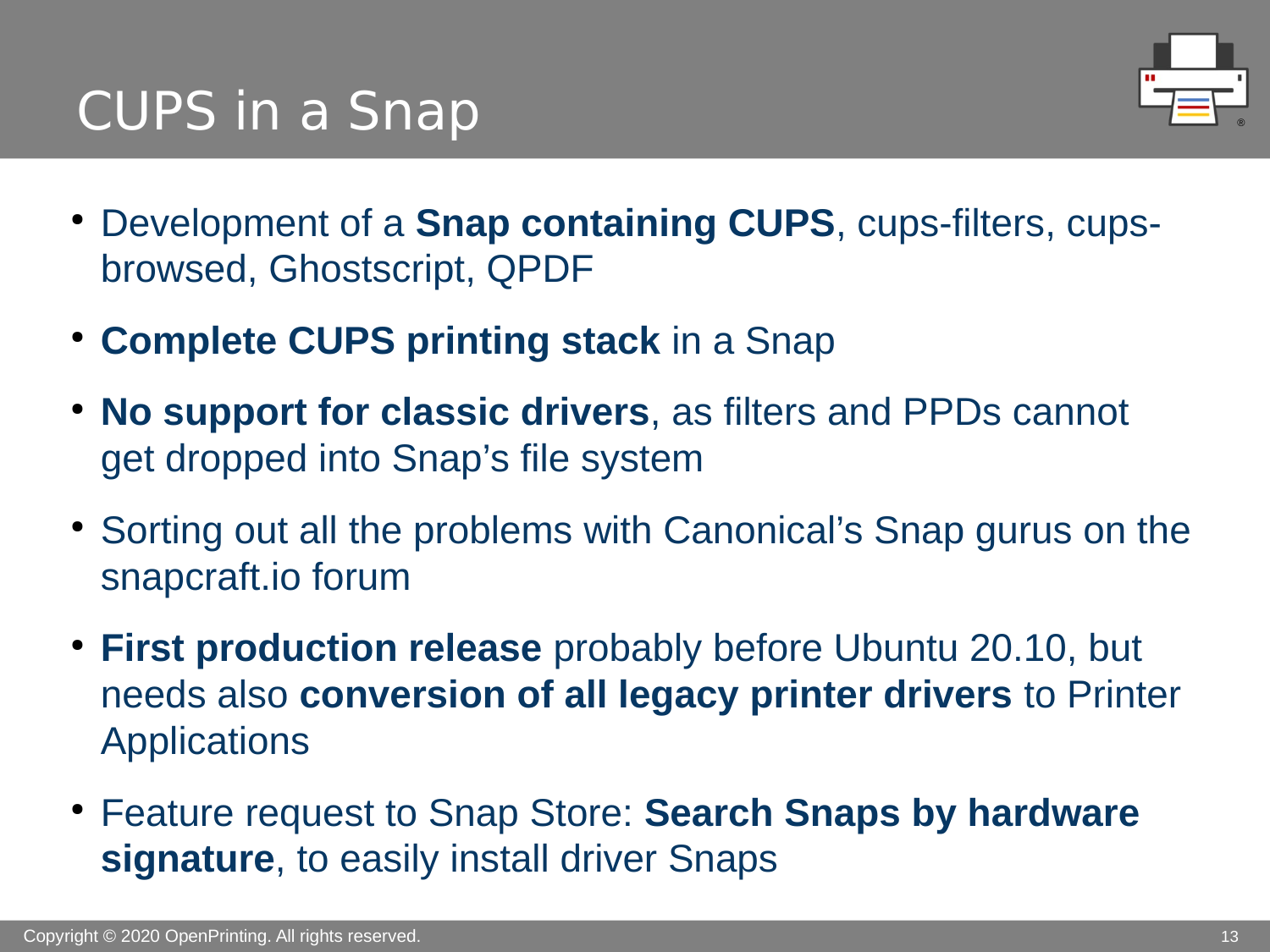# Printer Applications



- With Michael Sweet introducing PAPPL **Dheeraj Yadav's GSoC 2019 project printer-application-framework discontinued**
	- Thanks anyway to Dheeraj, but PAPPL provides a complete base for Printer Applications.
- **In this year's GSoC continuing Printer/Scanner Application work based on PAPPL**:
	- Gutenprint as sample driver, legacy driver conversion, snapping Printer Applications, work on cups-filters to use code of the existing filters in Printer Applications, ...
- If we get accepted into this year's GSoD, we will let a technical writer write a **tutorial on designing and packaging printer and scanner drivers** for us.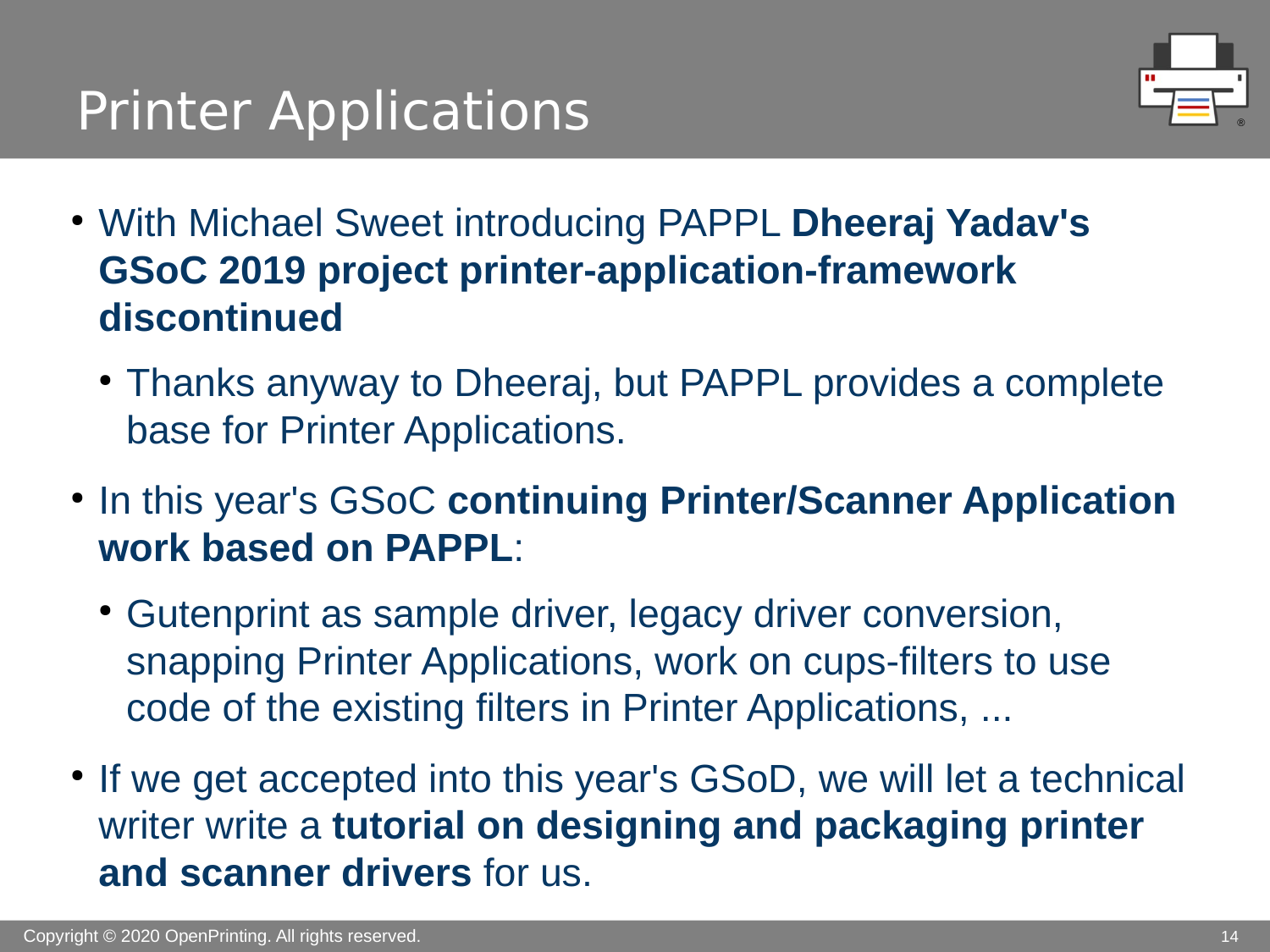## Avahi



- Patch for **DNS-SD advertising local services** (on localhost, loopback interface) on **local machine only**
- Needed for **Printer Applications** and **IPP-over-USB**
- Finally! 3 years after I have created the patch it **got adopted into the upstream code** and version 0.8.0 with it released!
- **Thanks to Rithvik Patibandla** for contributing to the patch.
- Also **thanks to Michael Sweet** for helping here.